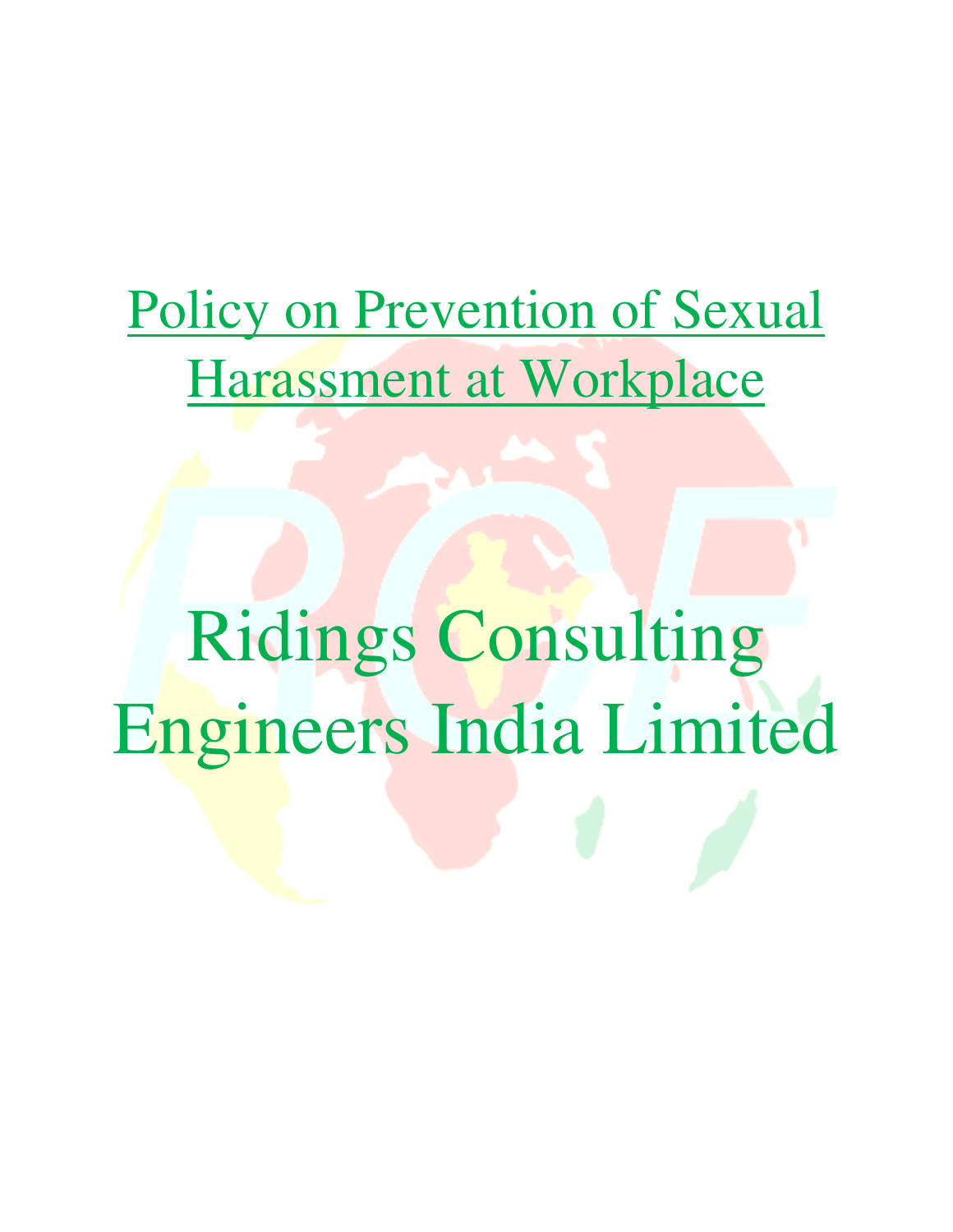#### **Introduction**

This policy has been framed in accordance with the provisions of "The Sexual Harassment of Women at Workplace (Prevention, Prohibition and Redressal) Act, 2013" and rules framed thereunder (hereinafter "the Act"). Accordingly, while the policy covers all the key aspects of the Act, for any further clarification, reference shall always be made to the Act and the provisions of the Act shall prevail. Our Policy on Prevention of Sexual Harassment at workplace intends to provide protection against sexual harassment of our employees at workplace and the prevention and redressal of complaints of sexual harassment and matters related to it.

#### **Definitions**

- 1. **Sexual harassment** may occur not only where a person uses sexual behaviour to control, influence or affect the career, salary or job of another person, but also between co-workers. It may also occur between Ridings Consulting Engineers India Limited's employee and someone not employed by Ridings Consulting Engineers India Limited that s/he deals with during his/her work. Sexual Harassment" includes any one or more of the following unwelcome acts or behaviour (whether directly or by implication):
	- a. Any unwelcome sexually determined behaviour, or pattern of conduct, that would cause discomfort and/or humiliate a person at whom the behaviour or conduct was directed namely:
		- i. Physical contact and advances;
		- ii. Demand or request for sexual favours;
		- iii. Sexually coloured remarks or remarks of a sexual nature about a person's clothing or body;
		- iv. Showing pornography, making or posting sexual pranks, sexual teasing, sexual jokes, sexually demeaning or offensive pictures, cartoons or other materials through email, SMS, MMS etc.;
		- v. Repeatedly asking to socialize during off-duty hours or continued expressions of sexual interest against a person's wishes;
		- vi. Giving gifts or leaving objects that are sexually suggestive;
		- vii. Eve teasing, innuendos and taunts, physical confinement against one's will or any such act likely to intrude upon one's privacy;
		- viii. Persistent watching, following, contacting of a person; and
		- ix. Any other unwelcome physical, verbal or non-verbal conduct of sexual nature
	- b. The following circumstances if it occurs or is present in relation to any sexually determined act or behaviour amount to sexual harassment:
		- i. Implied or explicit promise of preferential treatment in employment;
		- ii. Implied or explicit threat of detrimental treatment in employment;
		- iii. Implied or explicit threat about the present or future employment status;
		- iv. Interference with the person's work or creating an intimidating or offensive or hostile work environment; or
		- v. Humiliating treatment likely to affect his/her health or safety.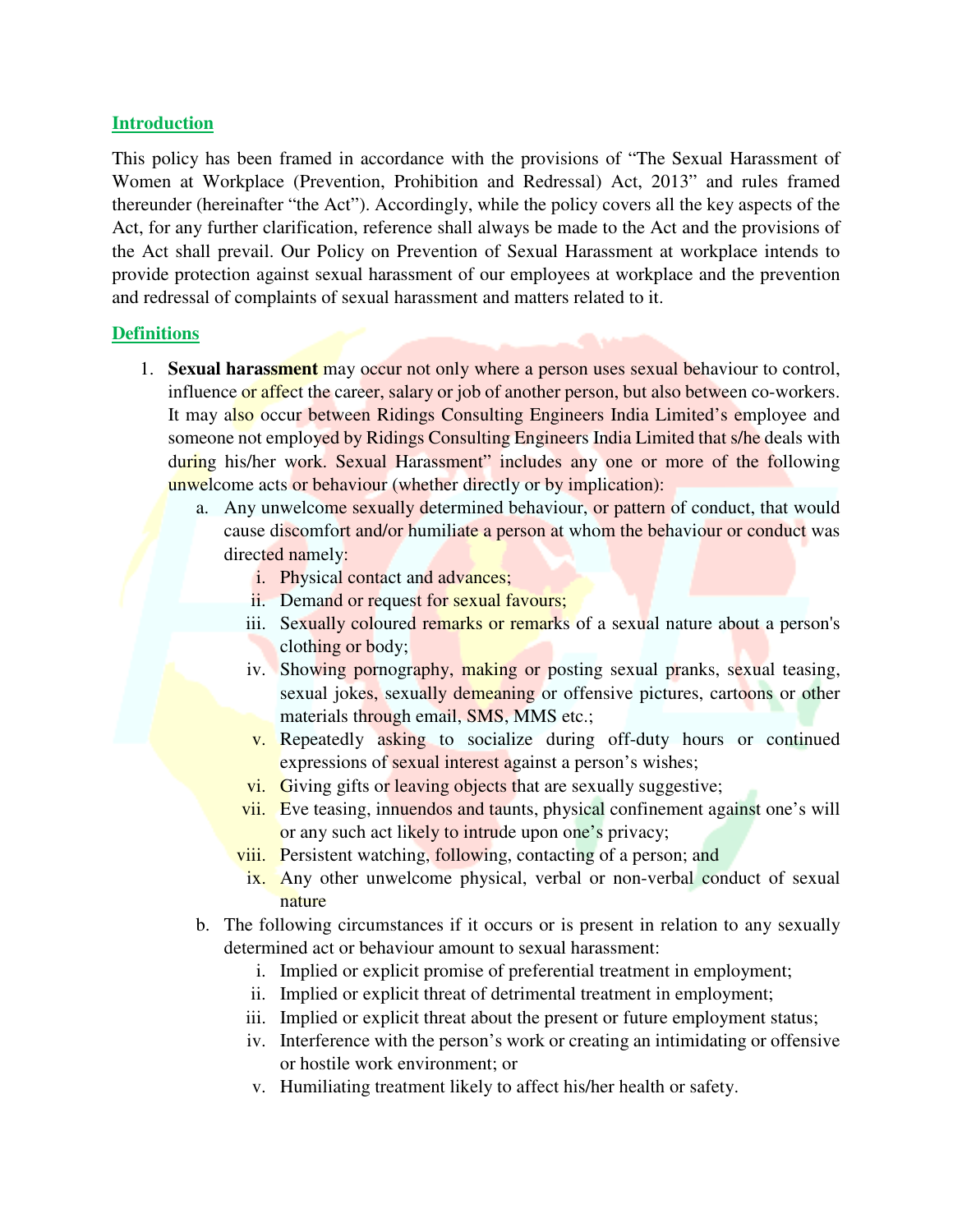Further, it is important to note that whether harassment has occurred or not, does not depend on the intention of the people but on the experience of the aggrieved party.

- 2. **Aggrieved Party**: In relation to a workplace, an employee, of any age, who alleges to have been subjected to any act of sexual harassment by other employee(s) and non-employee(s) during work hours for work reasons.
- 3. **Respondent**: A person against whom a complaint of sexual harassment has been made by the aggrieved party
- 4. **Workplace**: In addition to the place of work, it shall also include any place where the aggrieved party or the respondent visits in connection with his/her work, during and/or arising out of employment/ contract/ engagement with Ridings Consulting Engineers India Limited, including transportation provided for undertaking such a journey.
- 5. **Employer**: A person responsible for management, supervision and control of the workplace.

# **Constitution of Internal Complaints Committee (Henceforth known as 'committee')**

To prevent instances of sexual harassment and to receive and effectively deal with complaints pertaining to the same, an "Internal Complaints Committee" is constituted at each location. The detail of the committee is notified to all employees at the location (workplace).

The committee at each location comprises of a minimum of four members as follows:

- i. Presiding Officer: A woman employed at a senior level in the organization or workplace
- ii. At least 2 members from amongst employees
- iii. One external member, familiar with the issues relating to sexual harassment

*It must be ensured that >50% of the committee members are women.* 

The committee is responsible for:

- i. Receiving complaints of sexual harassment at the workplace.
- ii. Initiating and conducting inquiry as per the established procedure.
- iii. Submitting findings and recommendations of inquiries.
- iv. Coordinating with the employer in implementing appropriate action.
- v. Maintaining strict confidentiality throughout the process as per established guidelines.
- vi. Submitting annual reports in the prescribed format.

*The term of the committee members is 3 years only.* 

# **Redressal Mechanism – Formal Intervention**

In compliance with the Act, if the complainant's warrants formal intervention, the complainant needs to lodge a written complaint, which shall be followed by a formal redressal mechanism as described in this Policy. In case of a verbal complaint, the complaint will be reduced in writing by the receiver of the complaint and signatures of the complainant will be obtained.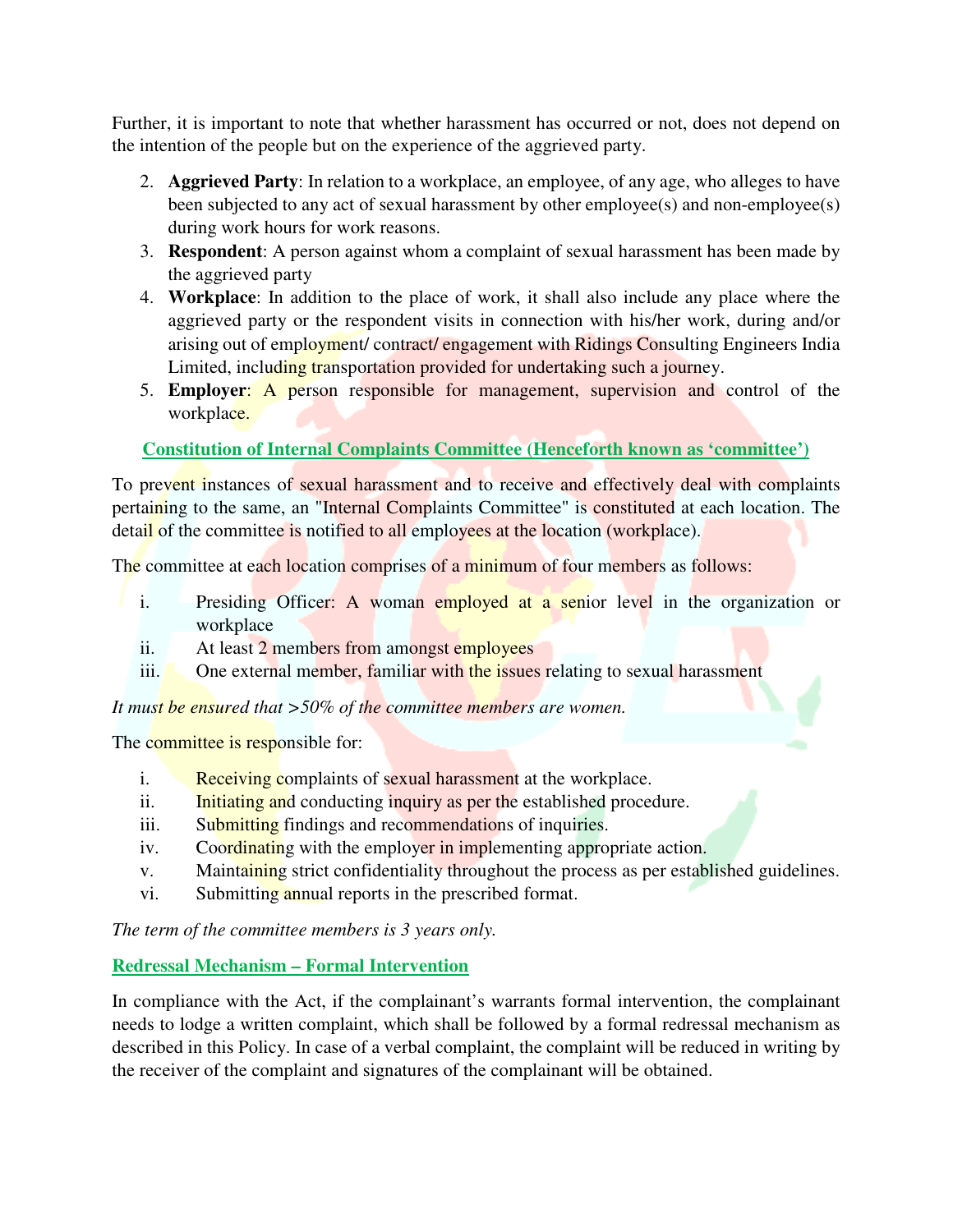## **Lodging a Complaint**

The complainant needs to submit a detailed complaint, along with any documentary evidence available or names of witnesses, to any of the committee members at the workplace.

The complaint must be lodged within 3 months from the date of incident/ last incident. The Committee can extend the timeline by another 3 months for reasons recorded in writing, if satisfied that these reasons prevented the lodging of the complaint.

Provided that where such a complaint cannot be made in writing, the Presiding Officer or any Member of the Internal Complaint Committee shall render all reasonable assistance to the employee for making the complaint in writing.

If the aggrieved party is unable to lodge the complaint in account of his/her incapacity, the following may do so on his/her behalf, with explicit written consent.

- Legal heir, relative or friend
- Co-worker
- Any person having the knowledge of the incident

If the initial complaint is made to a person other than a committee member, upon receiving such a complaint, it will be the responsibility of the complaint receiver to report the same to the committee immediately.

#### **Receiving a Complaint**

The following points are kept in mind by the receiver of the complaint:

- All conversations are kept strictly confidential. Complainant's agreement is taken to allow proceeding with the matter, which involves a formal investigation. The complainant's agreement is taken to lodge a formal complaint with the presiding officer of the committee
- The complainant is advised that although the process is confidential, the respondent needs to be informed and any witnesses and persons directly involved in the complaint process will also learn of the complainant's identity

## *Resolution procedure through conciliation*

Once the complaint is received, before initiating the inquiry the committee may take steps to conciliate the complaint between the complainant and the respondent. This is only if requested by the aggrieved party.

It is made clear to all parties that conciliation doesn't necessarily mean acceptance of complaint by the respondent. It is a practical mechanism through which issues are resolved or misunderstandings cleared.

In case a settlement is arrived at, the committee records  $\&$  reports the same to the employer for taking appropriate action. Resolution through conciliation should happen within 2 working days of receipt of complaint.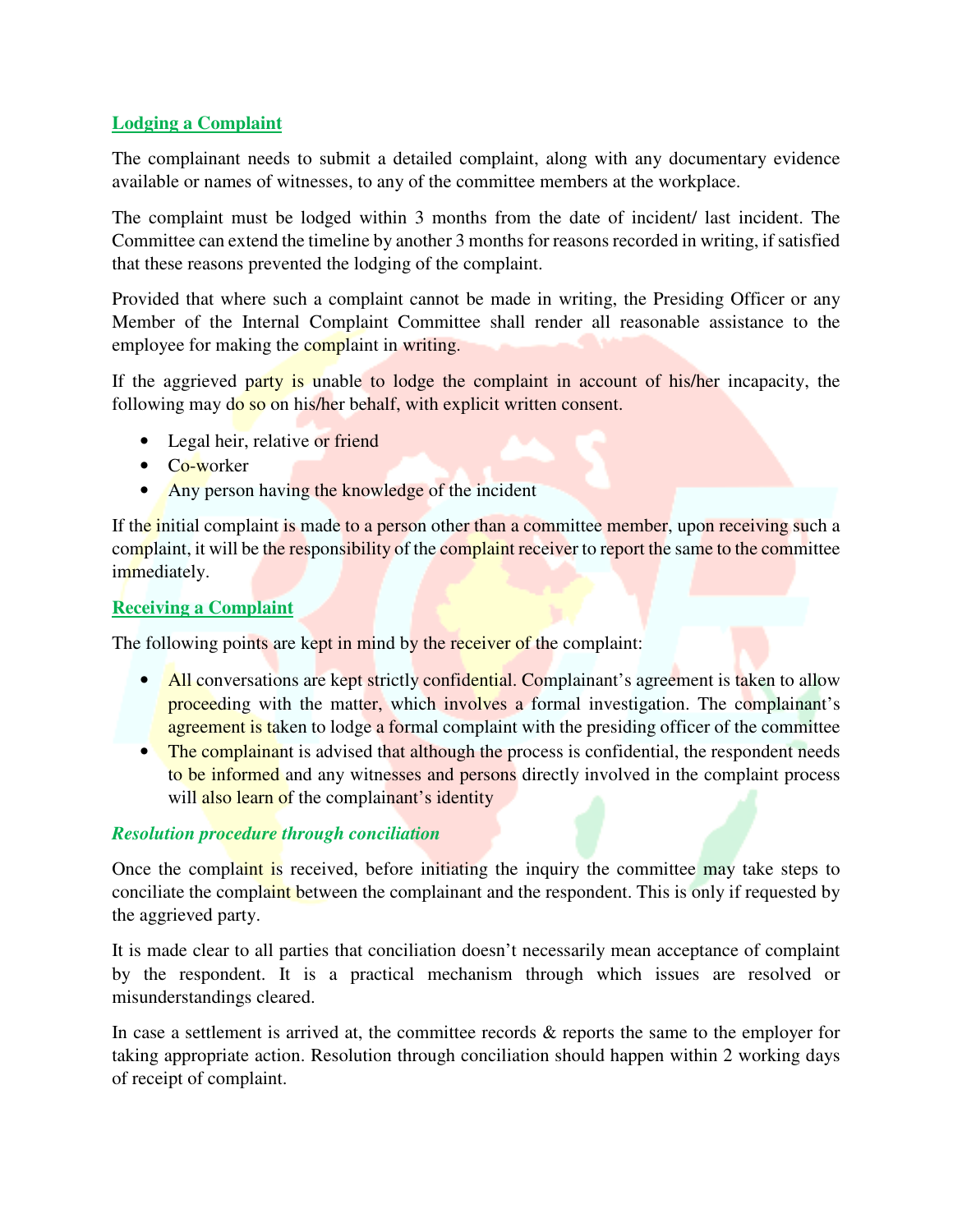The committee provides copies of the settlement to complainant  $\&$  respondent. Once the action is implemented, no further inquiry is conducted.

# *Resolution procedure through formal inquiry*

# *Conducting Inquiry*

The committee initiates inquiry in the following cases:

- No conciliation is requested by aggrieved party.
- Conciliation has not resulted in any settlement
- Complainant informs the committee that any term or condition of the settlement arrived through conciliation, has not been complied with by respondent.

The Committee proceeds to make an inquiry into the complaint within a period of 4 working days of its receipt of the original complaint/closure of conciliation/repeat complaint.

# *Manner of inquiry into complaint*

- 1. Complainant should submit the complaint along with supporting documents and the names of the witnesses
- 2. Upon receipt of the complaint, the committee sends 1 copy of the complaint to respondent within 2 working days
- 3. Respondent replies with all supporting documents within 2 working days of receiving the copy of the complaint
- 4. No legal practitioner can represent any party at any stage of the inquiry procedure
- 5. The Complaints Committee makes inquiry into the complaint in accordance with the principles of natural justice
- 6. In conducting the inquiry, a minimum of three committee members including the Presiding **Officer** is present

## *Interim relief*

During pendency of the inquiry, on a written request made by the complainant, the committee may recommend to the employer to –

- Transfer the complainant or the respondent to any other workplace
- Grant leave to the aggrieved party of maximum 3 months, in addition to the leave s/he would be otherwise entitled
- Prevent the respondent from assessing complainant's work performance
- Grant such other relief as may be appropriate

Once the recommendations of interim relief are implemented, the employer will inform the committee regarding the same.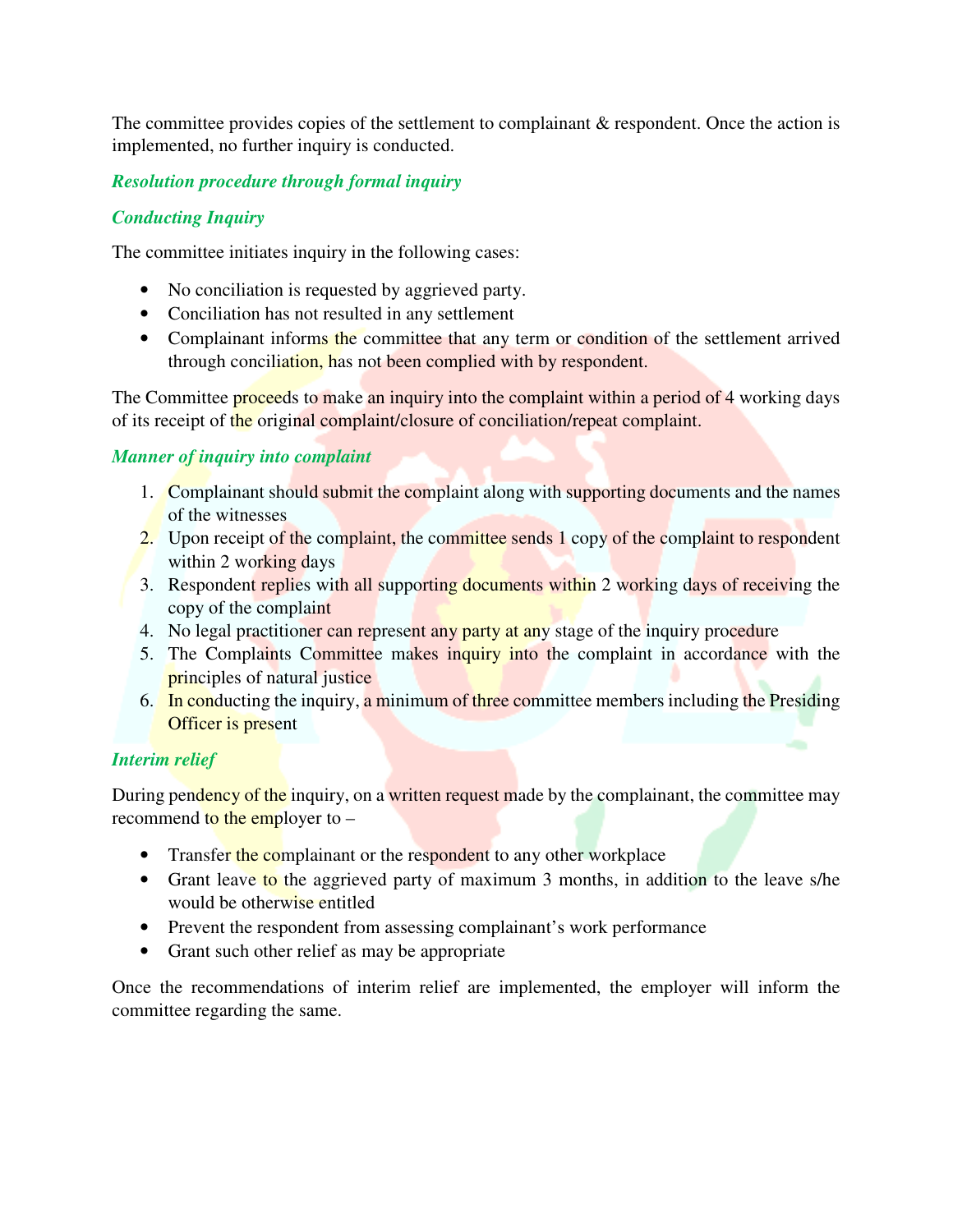## *Termination of Inquiry*

Committee may terminate the inquiry or give ex-parte decision, if complainant or respondent respectively is absent for 3 consecutive hearings, without reason. 15 day written notice to be given to the party, before termination or ex-parte order.

#### *Inquiry procedure*

All proceedings of the inquiry are documented. The Committee interviews the respondent separately and impartially. Committee states exactly what the allegation is and who has made the allegation. The respondent is given full opportunity to respond and provide any evidence etc. Detailed notes of the meetings are prepared which may be shared with the respondent and complainant upon request. Any witnesses produced by the respondent are also interviewed & statements are taken.

If the complainant or respondent desires to cross examine any witnesses, the Committee facilitates the same and records the statements. In case complainant or respondent seeks to ask questions to the other party, they may give them to the Committee which asks them and records the statement of the other party.

Any such inquiry is completed, including the submission of the Inquiry Report, within 90 days from the date on which the inquiry is commenced. The inquiry procedure ensures absolute fairness to all parties.

#### *Complaint unsubstantiated*

Where the committee arrives at the conclusion that the allegation against the respondent has not been proved, it recommends to the employer that no action is required to be taken in this matter.

Further, the committee ensures that both parties understand that the matter has been fully investigated, that the matter is now concluded, and neither will be disadvantaged within the company.

#### *Complaint substantiated*

Where the committee arrives at the conclusion that the allegation against the respondent has been proved, it recommends to the employer to take necessary action for sexual harassment as misconduct, in accordance with the applicable service rules and policies, and this may include:

- Counselling
- Censure or reprimand
- Apology to be tendered by respondent
- Written warning
- Withholding promotion and/or increments
- Suspension
- Termination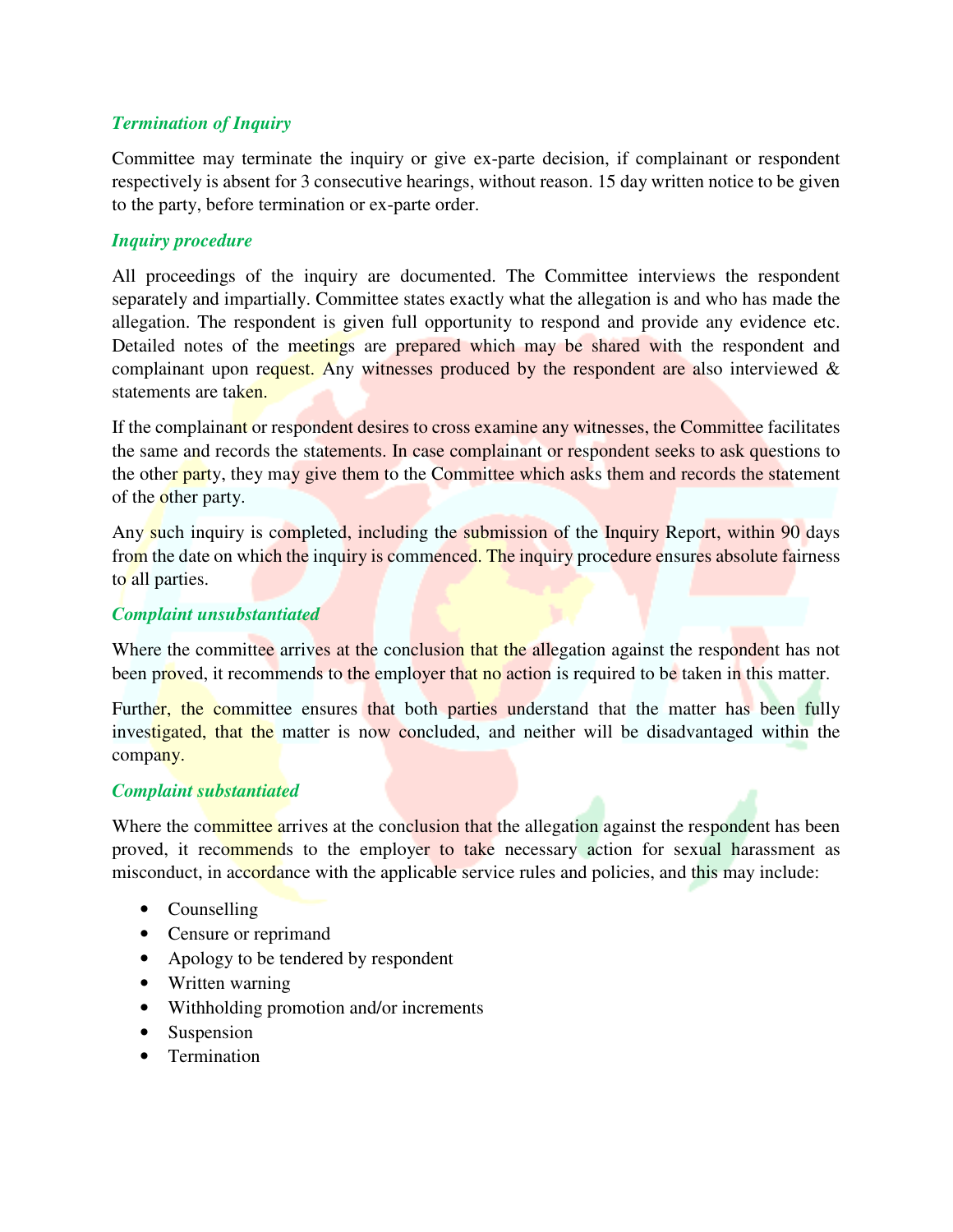Post implementation of the actions, follow up with the complainant occurs to ascertain whether the behavior has in fact stopped, the solution is working satisfactorily and if no victimization of either party is occurring. This follow up is undertaken by the complainant's Line Manager supported by HR.

## *Malicious Allegations*

Where the committee arrives at the conclusion that the allegation against the respondent is malicious or the aggrieved party or any other person making the complaint has made the complaint knowing it to be false or the aggrieved party or any other person making the complaint has produced any forged or misleading document, it may recommend to the employer to take one of the following actions:

- Counselling
- Censure or reprimand
- Apology to be tendered by respondent
- Written warning
- Withholding promotion and/or increments
- Suspension
- Termination

While deciding malicious intent, the committee should consider that mere inability to substantiate a complaint need not mean malicious intent. Malicious intent must be clearly established during the inquiry.

## *Appeal*

Any party not satisfied or further aggrieved by the implementation or non-implementation of recommendations made, may appeal to the appellate authority in accordance with the Act and rules, within 90 days of the recommendations being communicated.

## *Confidentiality*

The identity of the complainant, respondent, witnesses, statements and other evidence obtained during inquiry process, recommendations of the committees, action taken by the employer is considered as confidential materials, and not published or made known to public or media.

Any person contravening the confidentiality clauses is subject to disciplinary action as prescribed in the act.

#### *Access to reports and documents*

All records of complaints, including contents of meetings, results of investigations and other relevant material will be kept confidential by Ridings Consulting Engineers India LImited except where disclosure is required under disciplinary or other remedial processes.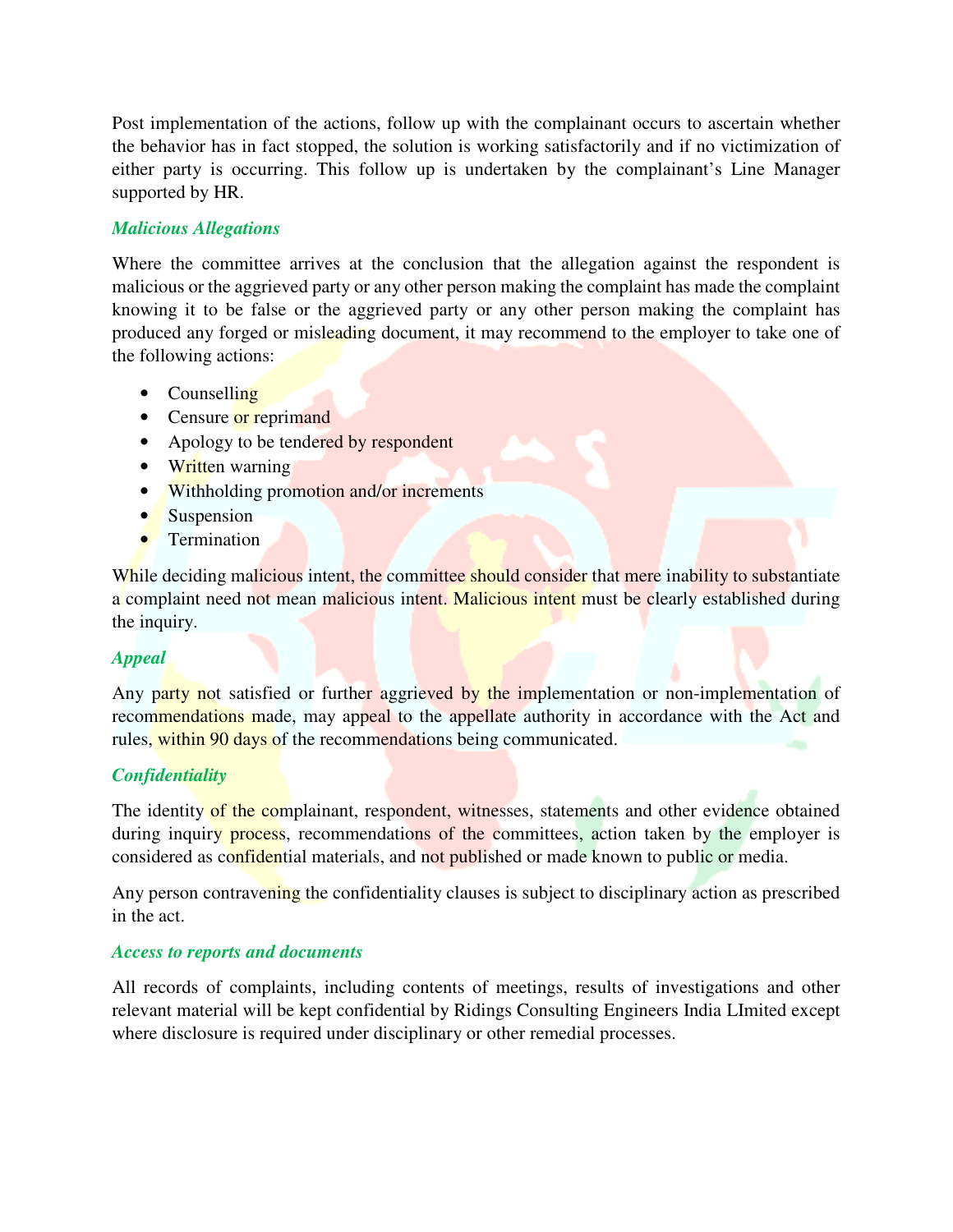#### *Protection to Complainant/Victim*

Ridings Consulting Engineers India Limited is committed to ensuring that no employee who brings forward a harassment concern is subject to any form of reprisal. Any reprisal will be subject to disciplinary action. Ridings Consulting Engineers India Limited will ensure that victim or witnesses are not victimized or discriminated against while dealing with complaints of sexual harassment.

However, anyone who abuses the procedure with established malicious intent will be penalized as outlined above.

Ridings Consulting Engineers India Limited's commitment to upholding the policy

We are committed to providing a safe working environment for our employees and we undertake to:

- Provide a safe working environment at the workplace which shall include safety from the persons coming into contact at the workplace
- Display at any conspicuous place in the workplace, the penal consequences of sexual harassments; and the order constituting. the Internal Committee
- Organise workshops and awareness programmes at regular intervals for sensitising the employees with the provisions of the Act and orientation programmes for the members of the internal Committee in the manner as may be prescribed
- Provide necessary facilities to the Internal Committee or the Local Committee for dealing with the complaint and conducting an inquiry;
- Assist in securing the attendance of respondent and witnesses before the Internal Committee or the Local Committee and make available such information to the Internal Committee or the Local Committee, as the case may be.
- Provide assistance to the employee if s/he so chooses to file a complaint in relation to the offence under the Indian Penal Code or any other law for the time being
- Cause to initiate action, under the Indian Penal Code or any other law in force, against the perpetrator, or if the aggrieved employee so desires, where the perpetrator is not an employee, in the workplace at which the incident of sexual harassment took place
- Treat sexual harassment as a misconduct under the service rules and initiate action for such misconduct:
- Monitor the timely submission of report by the Internal Committee.

# *IC Meetings*

The members of the IC shall meet at least 4 times a year. The Chairperson shall preside over the meeting. In the absence of the Chairperson, the second senior female Faculty member shall preside over the meeting.

• The quorum of the meeting of the Committee shall be five of its members.